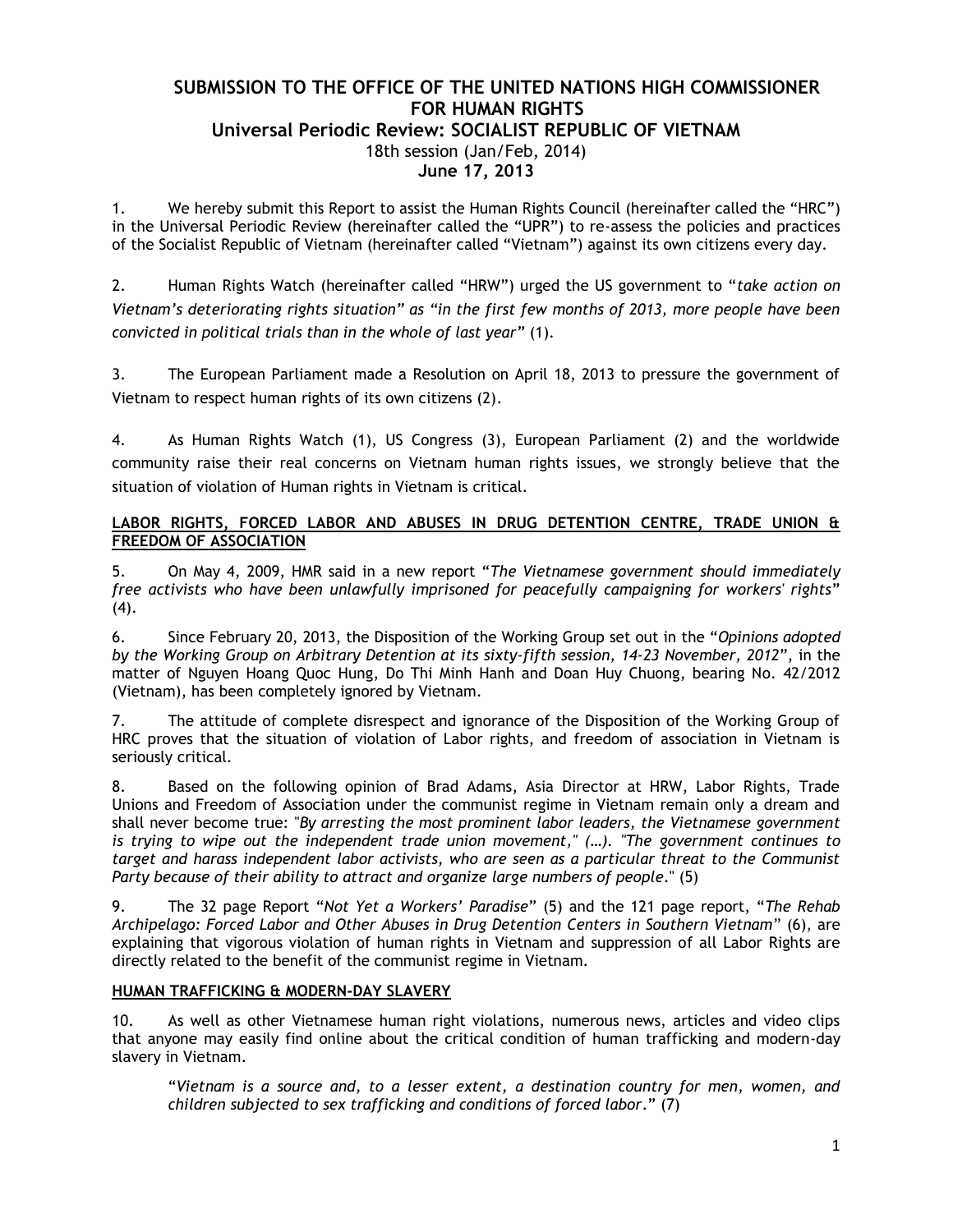11. Vietnamese men, women, girls and children are trafficked for sexual and labor exploitation in the world and *"(…) debt bondage, confiscation of identity and travel documents, and threats of deportation are commonly utilized to intimidate victims"* (8). Dead threat is also used to subdue the victim if necessary (8). Surprisingly, these organized human trafficking rings are operating "with the government's complicity" (8) (9).

12. With respect to children trafficking for sexual exploitation, we invite the HRC to watch this clip<br>"Father Martino Thong Nguyen on "Heart to Heart with Kristine Sa" at "Father Martino Thong Nguyen on "*Heart to Heart with Kristine Sa*" at [http://www.youtube.com/watch?v=Xj0ZGkFAlAE.](http://www.youtube.com/watch?v=Xj0ZGkFAlAE) Again, Hundreds of children and women were sold to China and Cambodia every day (10). A quick calculation on the income that could be generated from this source of human trafficking mat disclose a picture of the value of human dignity that the world community is preserving and protecting.

13. Vietnamese government has also purchased beggars for the price of \$200,000.00 VN (an equivalence of \$10.00 US dollars) per person for unknown reasons (11).

#### **FREEDOM OF EXPRESSION AND INTERNET (1), ARBITRARY DETENTION AND RIGHT TO ASSEMBLY**

14. In 2006, the prime minister of Vietnam, Mr. Nguyen Tan Dung, signed a Directive to ban private media in Vietnam in accordance with the Communist party ruling. "*He said the more than 600 staterun newspapers "must become the mouthpiece, the forum for democracy of the people"*"(12). As of today, this situation still remains intact. That is Freedom of expression in Vietnam.

15. Most recently, on May 5, 2013, "*a group of Vietnamese rights activists made a public call for people to meet and discuss human rights issues at public parks in Hanoi, Nha Trang, and Ho Chi Minh City. The authorities employed various devices to prevent people from attending and dispersed those who arrived at the parks in Nha Trang and Ho Chi Minh City*." (13)

16. On May 16, 2013, two young students, Nguyen Phuong Uyen and Dinh Nguyen Kha, were sentenced to 6 and 8 years in prison for distributing anti-China leaflets (14). On December 28, 2012, free blogger Nguyen Hoang Vi while attending the appeal court case of three free bloggers in Ho Chi Minh City was arrested and sexually violence perpetrated by state officials. "Vi writes in her blog entry: *"They asked me to be obedient and cooperate but I refused. They coercively carried me and put me on a table, they restrained my arms and my legs then proceeded to strip me naked. I resisted with all the force that I have left to fight back; a few times I kicked some of them to the wall. I scratched their hands, pulled their hair, but the strength of one was no match for the four of them combined. In the end they stripped me naked. They placed their hands in my vagina. I felt hurt both physically and mentally.""*(15)

17. On September 24, 2012, the Court of the Socialist Republic of Vietnam sentenced three free bloggers, namely Dieu Cay Nguyen Van Hai, Ta Phong Tan and Phan Thanh Hai, totalling 26 years in prison under Section 88 of the Vietnamese Criminal code for "conducting propaganda" against the state.

*"These shocking prison sentences confirm our worst fears – that the Vietnamese authorities have chosen to make an example of these bloggers, in an attempt to silence others," said Rupert Abbott, Amnesty International's Researcher on Viet Nam.*

*"The sentences reflect the dire and worsening situation of freedom of expression in Viet Nam", he said.*

*Nguyen Van Hai reportedly tried to make a statement to the court about the right to freedom of expression and his frustration at injustice and corruption in Viet Nam, before his microphone was cut off."* (16)

*18. Article 69 of The Constitution of the Socialist Republic of Vietnam, 1992 states that* "Citizens are entitled to freedom of speech and freedom of the press; they have the right to receive information and the right of assembly, association and demonstration in accordance with the law". The expression "in accordance with the law" was abusively used by the state as the making of this "law" has been arbitrarily delayed to prevent its citizens to exercise these rights (17).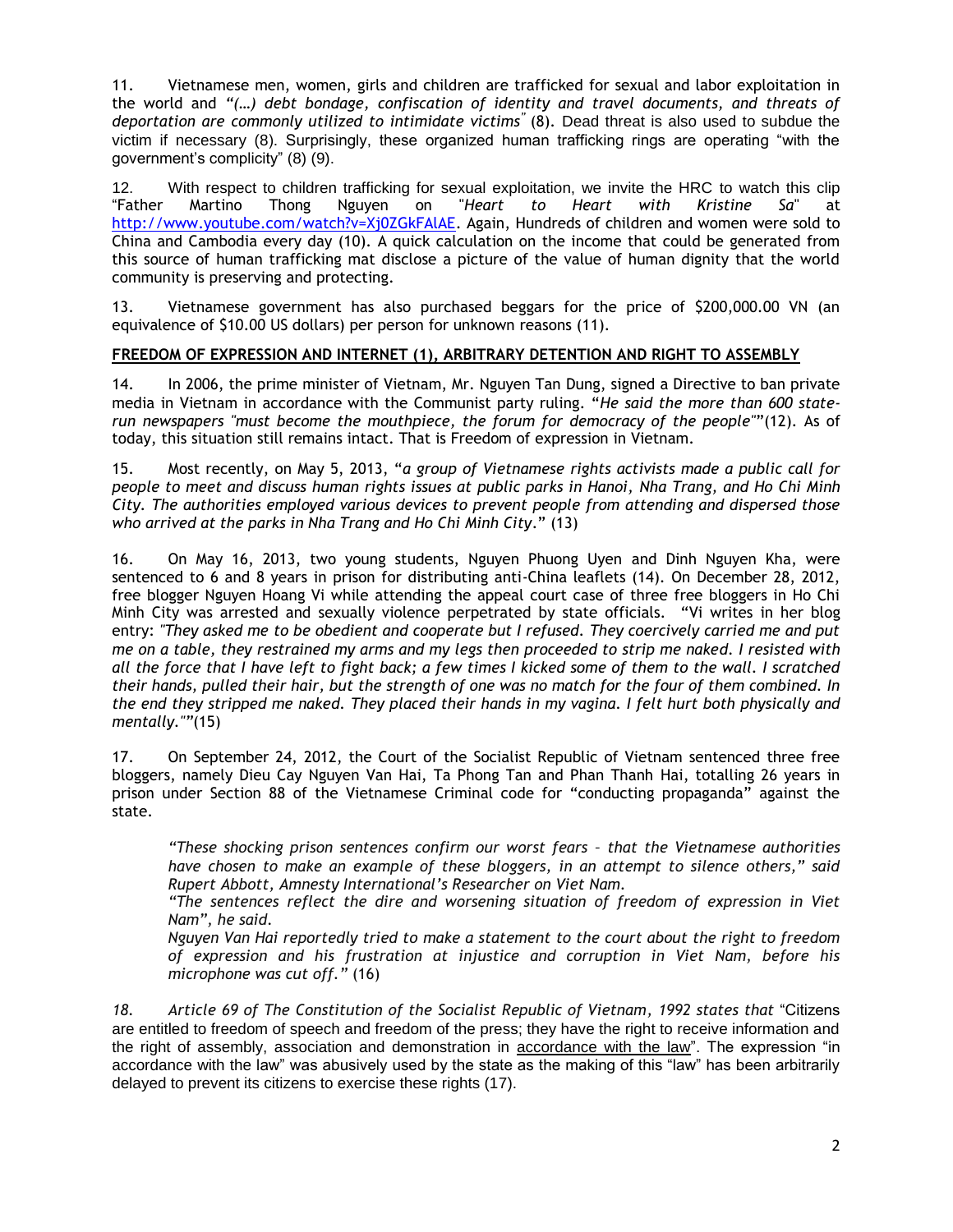19. Two (2) song writers, Vo Minh Tri (known as Viet Khang) and Tran Vu Anh Binh, were sentenced for anti-China songs for 4 and 6 years in prison (18).

Arbitrary detention appears in all forms of violation of human rights in Vietnam. The case of Dr. Cu Huy Ha Vu is one of the most important cases (19). The Violation of freedom of expression and repression of rights activists are numerous and uncountable and expressed in Human Rights Watch – "*World Report 2013 – Vietnam*" (1).

### **FREEDOM OF RELIGION**

20. Morality constitutes the foundation of the society. Morality is being substantially suppressed by the communist government of Vietnam. This supports the communist regime with an appropriate and immoral environment for its surviving. Therefore, the authoritarian regime of Vietnam has increasingly oppressed the Religious Freedom of its citizens.

*"According to the USCIRF 2012 report, the Vietnamese government dramatically increased systematic and egregious oppression against religious groups and individuals who advocate religious freedom. This goes hand in hand with general deterioration of Vietnam's human rights*  records (...). Vietnamese Deputy Prime Minister even ordered heavy handling of religious issues that were considered challenges to the regime's authoritarian ruling.

*Buddhists who visit temples affiliated with the Unified Buddhist Church of Vietnam (UBCV) have been facing intimidation and serious discriminations. Individuals who call for religious freedom, including Father Thadeus Nguyen Van Ly, have been imprisoned, harassed, brutalized, and even murdered. Religious leaders, "including UBCV leader Thich Quang Do and other UBCV leaders, Catholic Father Phan Van Loi, Hoa Hao leader Le Quang Liem, Protestants Nguyen Van Dai and Le Thi Cong Nhan, and Mennonite leader Nguyen Thi Hong", have been placed under indefinite house detention."* (20)

21. The Unified Buddhist Church of Vietnam being the largest religious congregation in Vietnam. Since the fall of South Vietnam into the hand of the aggressor communist from the north in 1975, this UBCV is on the way to be taken over indirectly by the actual authoritarian regime for undisclosed purposes. (20) (21)

22. The Most Senior Venerable Thich Quang Do in charge of the Unified Buddhist Church of Vietnam, being a Nobel Prize Nominee, on April 8, 2011, explained as follow during an interview with Radio Free Asia:

*"(…)the Communist Party is a totalitarian party. Congress is also a communist congress. Ninety nine percent of Congress are communist party members; it's not a people's Congress. Communist party members who are members of congress thus have to defend communism and the communist party. Therefore, this trial is the same as hundreds or thousands of other trials. At the end, whoever calls for democracy and freedom will be sent to prison. So many people were sent to prison in the past, and yesterday I learned that Mr. Le Quoc Quan and Pham Hong Son were arrested. Whoever mentions democracy is immediately arrested (…)"* (22)

23. Honorable Christopher H. Smith addressed in the House of Representatives on April 12, 2013 as follow (23):

*"The Vietnamese government continues to be an egregious violator of a broad array of human rights. (…). Vietnam, in fact, continues to be among the worst violators of religious freedom in the world. According to the United States Commission for International Religious Freedom's 2012 Annual Report, ''[t]he government of Vietnam continues to control all religious communities, restrict and penalize independent religious practice severely, and repress*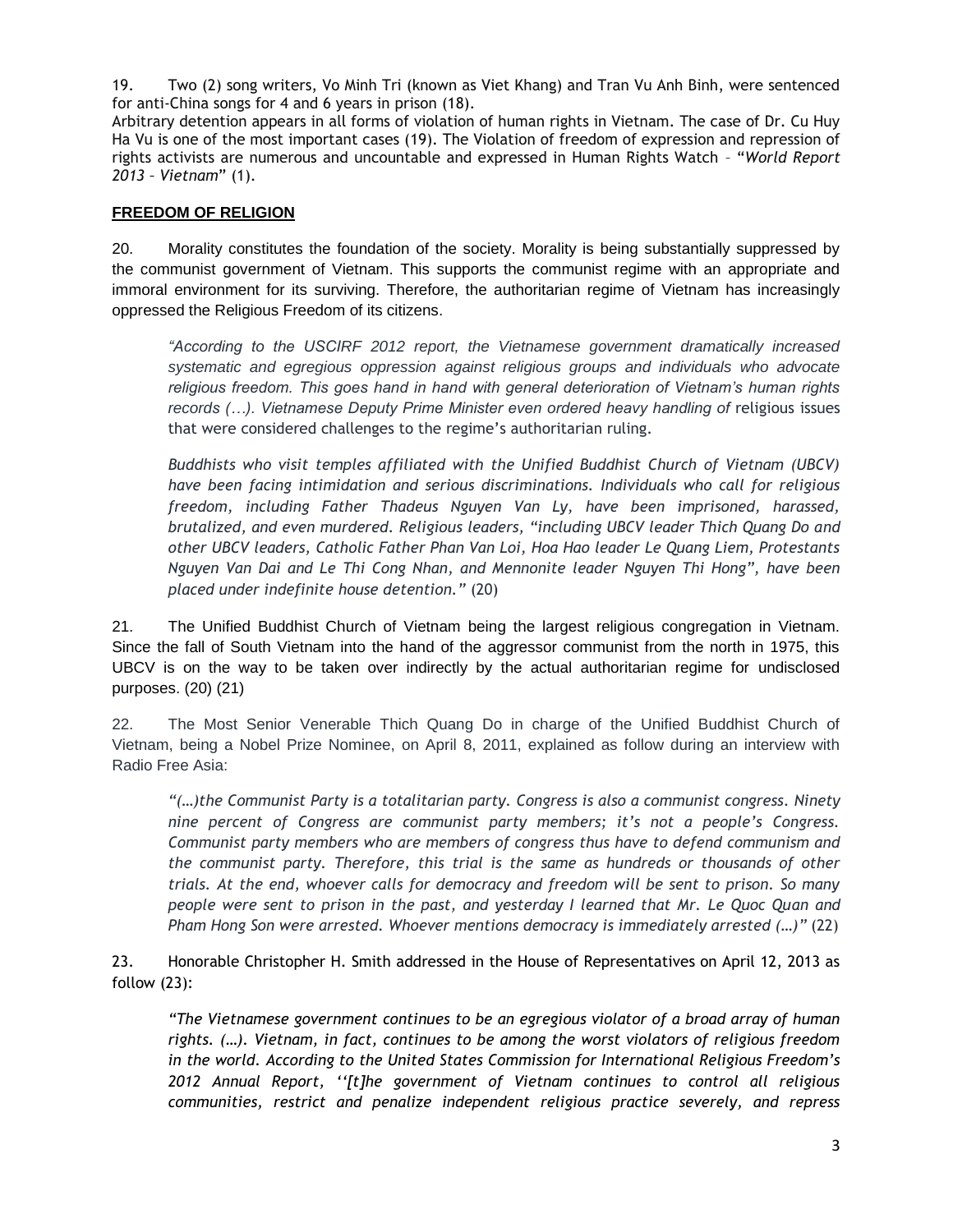*individuals and groups viewed as challenging its authority." I agree with USCIRF's conclusion that Vietnam should be designated a CPC country."*

The Human Rights Watch's World Report 2013 on Vietnam, under section Freedom of Religion (1), reports that *"The government restricts religious freedom through legislation, registration requirements, and harassing and intimidating unsanctioned religious groups, including independent Protestant home churches, and individuals and congregations of Hoa Hao Buddhists, Cao Dai, the Unified Buddhist Church of Vietnam, and Falun Gong."*

#### **CONCLUSION AND RECOMMENDATIONS**

24. The Vietnamese communist regime has used the violation of human rights as a method to strengthen its power and the United Nations does not support such conduct. In order to preserve human dignity and rights which are the foundation of freedom, justice and peace in the world, the HRC should not let the Vietnamese government to conduct "barbarous acts which have outraged the conscience of mankind" in defying the power of the United Nations.

25. In light of the above, we are of the opinion that it is a real challenge for the HRC to convince Vietnam to respect the provisions of the Universal Declaration of Human Rights, International Covenant on Political and Civil Rights.

26. We recommend the HRC to do the following with Vietnam:

- 1. The HRC should take deterrent measures to ensure that the pledge of the Socialist Republic of Vietnam to promote universal respect for human rights and fundamental freedoms is achieved. Vietnam must provide annual report to the UN HRC regarding its improvement in human rights including deliverables, measurable benchmarks, and concrete evidence as inspected and approved by the UN Office of High Commissioner for Human Rights. The UN HRC Special Rapporteur and Member States' Human Rights Delegations to Vietnam must be allowed unrestricted access in their work, specifically access to all Victims of Human Trafficking, Prisoners of Conscience, Political Prisoners and Prisoners of War.
- 2. To adopt the principles set out by Amnesty International in respect of the 2012 election (24) to the UN HRC for 2014 election.
- 3. To adopt and incorporate the Urgent Resolution on Human Rights in Vietnam of the International Federation for Human Rights (FIDH) against Vietnam (25).
- 4. To **c**all upon all the UN Member States to insist that Vietnam upholds its obligations to respect human rights; in particular, before pursuing any commercial or trade negotiation with Vietnam they should undertake a human rights impact assessment on Vietnam with written annual report to the UN HRC. In addition, HCR can call on UN Member States such as the United States to reactivate the Country of Particular Concern Status and degrade the Trafficking in Person Status to Level 3 for Vietnam.
- 5. To absolutely prevent Vietnam to become a candidate of the Human Rights Council of the United Nations until all Prisoners of Conscience, Political Prisoners and Prisoners of War are released and completely proven respect of human rights is achieved.
- **6.** To call upon the Vietnamese government, and in cooperation with the United Nations, to bring its officials who have violated human rights in Vietnam to the appropriate court of justice in Vietnam as well as the International Tribunal for crimes against humanity as necessary.